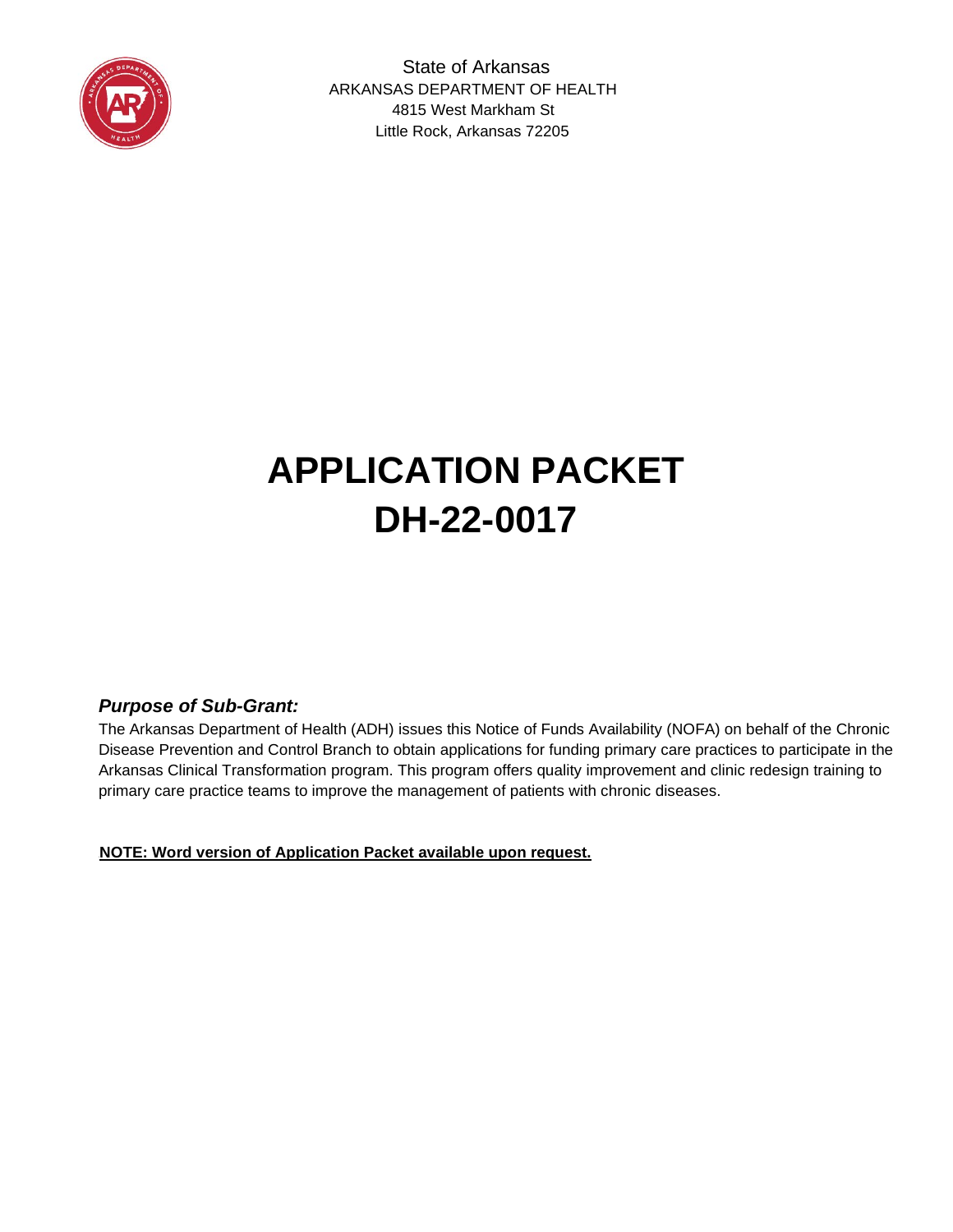### **APPLICATION SIGNATURE PAGE**

*Type or print the following information.*

| <b>APPLICANT'S INFORMATION</b>                                                                                                                                                                                                                                                                               |                                                                                                                                                                      |                                                                                                       |                                                                                                                      |                                                      |  |                                             |  |
|--------------------------------------------------------------------------------------------------------------------------------------------------------------------------------------------------------------------------------------------------------------------------------------------------------------|----------------------------------------------------------------------------------------------------------------------------------------------------------------------|-------------------------------------------------------------------------------------------------------|----------------------------------------------------------------------------------------------------------------------|------------------------------------------------------|--|---------------------------------------------|--|
| Company:                                                                                                                                                                                                                                                                                                     |                                                                                                                                                                      |                                                                                                       |                                                                                                                      |                                                      |  |                                             |  |
| Address:                                                                                                                                                                                                                                                                                                     |                                                                                                                                                                      |                                                                                                       |                                                                                                                      |                                                      |  |                                             |  |
| City:                                                                                                                                                                                                                                                                                                        |                                                                                                                                                                      |                                                                                                       |                                                                                                                      | State:                                               |  | Zip Code:                                   |  |
| <b>Business</b><br>Designation:                                                                                                                                                                                                                                                                              | $\Box$ Individual<br>□ Sole Proprietorship<br>$\Box$ Public Service Corp<br>$\Box$ Nonprofit<br>$\Box$ Corporation<br>$\Box$ Partnership<br>$\Box$ Intergovernmental |                                                                                                       |                                                                                                                      |                                                      |  |                                             |  |
| Minority and<br>Women-<br>Owned                                                                                                                                                                                                                                                                              |                                                                                                                                                                      | $\Box$ Not Applicable<br>□ African American                                                           | $\Box$ American Indian<br>□ Hispanic American                                                                        | $\Box$ Asian American<br>□ Pacific Islander American |  | □ Service Disabled Veteran<br>□ Women-Owned |  |
| Designation*:                                                                                                                                                                                                                                                                                                |                                                                                                                                                                      | AR Certification #: Network and AR Certification #:<br>* See Minority and Women-Owned Business Policy |                                                                                                                      |                                                      |  |                                             |  |
|                                                                                                                                                                                                                                                                                                              |                                                                                                                                                                      |                                                                                                       | <b>APPLICANT CONTACT INFORMATION</b><br>Provide contact information to be used for bid solicitation related matters. |                                                      |  |                                             |  |
| <b>Contact Person:</b>                                                                                                                                                                                                                                                                                       |                                                                                                                                                                      |                                                                                                       |                                                                                                                      | Title:                                               |  |                                             |  |
| Phone:                                                                                                                                                                                                                                                                                                       | <b>Alternate Phone:</b>                                                                                                                                              |                                                                                                       |                                                                                                                      |                                                      |  |                                             |  |
| Email:                                                                                                                                                                                                                                                                                                       |                                                                                                                                                                      |                                                                                                       |                                                                                                                      |                                                      |  |                                             |  |
| <b>ILLEGAL IMMIGRANT CONFIRMATION</b>                                                                                                                                                                                                                                                                        |                                                                                                                                                                      |                                                                                                       |                                                                                                                      |                                                      |  |                                             |  |
| By signing and submitting a response to this solicitation, the applicant agrees and certifies that they do not employ or<br>contract with illegal immigrants. If selected, the recipient certifies that they will not employ or contract with illegal<br>immigrants during the aggregate term of a contract. |                                                                                                                                                                      |                                                                                                       |                                                                                                                      |                                                      |  |                                             |  |
| <b>ISRAEL BOYCOTT RESTRICTION CONFIRMATION</b>                                                                                                                                                                                                                                                               |                                                                                                                                                                      |                                                                                                       |                                                                                                                      |                                                      |  |                                             |  |
| By signing and submitting a response to this solicitation, the applicant agrees and certifies that they do not boycott<br>Israel, and if selected, will not boycott Israel during the aggregate term of the contract.                                                                                        |                                                                                                                                                                      |                                                                                                       |                                                                                                                      |                                                      |  |                                             |  |
| Geographical Coverage Area: Indicate geographical coverage area as either statewide or by individual counties,<br>alphabetically.                                                                                                                                                                            |                                                                                                                                                                      |                                                                                                       |                                                                                                                      |                                                      |  |                                             |  |
|                                                                                                                                                                                                                                                                                                              |                                                                                                                                                                      |                                                                                                       |                                                                                                                      |                                                      |  |                                             |  |

#### *An official authorized to bind the prospective recipient to a resultant contract shall sign below.*

By signing and submitting a response to this Notice of Funds Availability (NOFA), the applicant agrees to comply with all requirements, and that any exception that conflicts with a requirement of this RFA will cause the application to be disqualified.

| <b>Authorized Signature:</b> | Use Ink Only | Title: |
|------------------------------|--------------|--------|
| <b>Printed/Typed Name:</b>   |              | Date:  |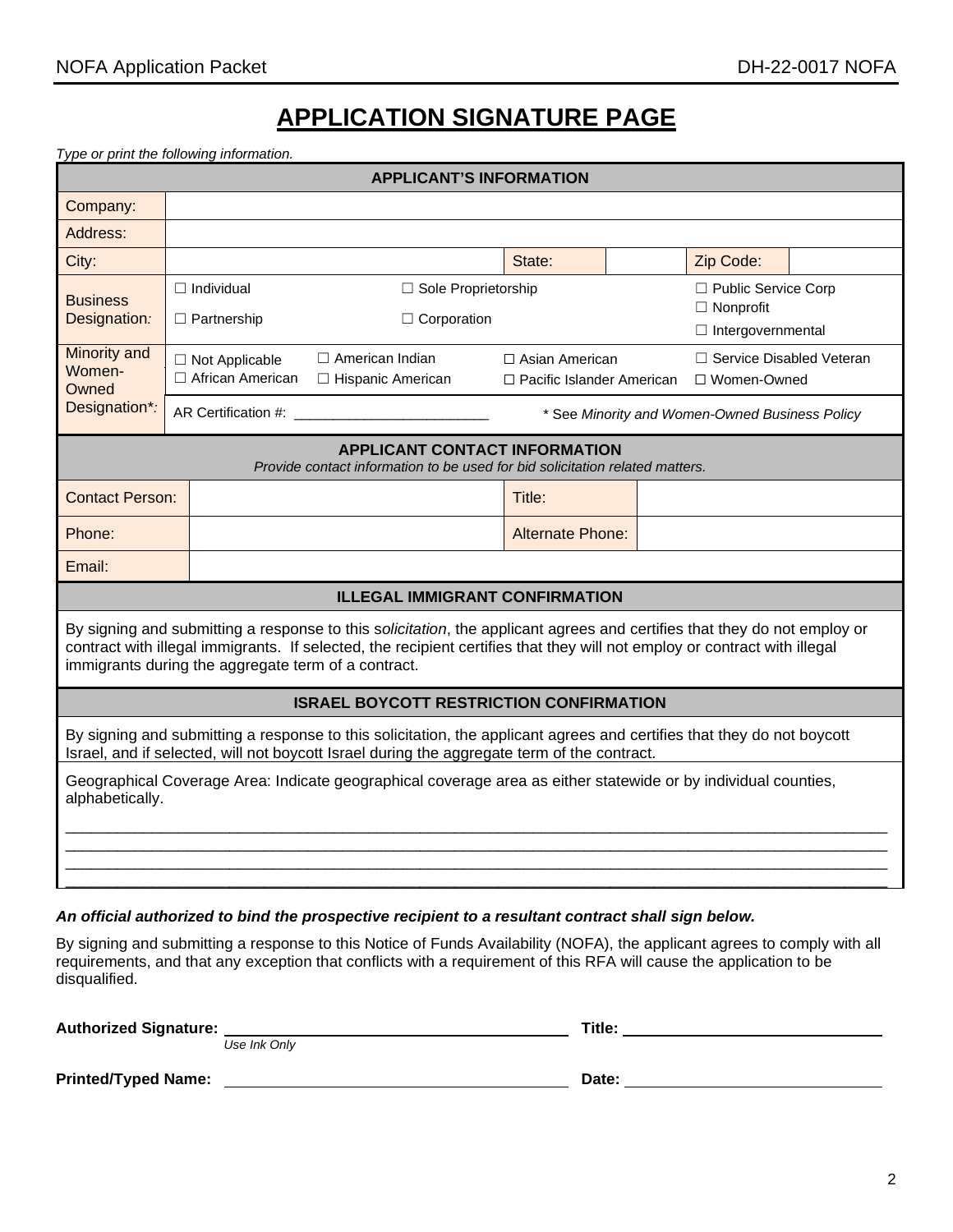## **Agreement and Compliance**

CERTIFICATION REGARDING LOBBYING

The undersigned certifies, to the best of his or her knowledge and belief, that:

- 1. No federal appropriated funds have been paid or will be paid, by or on behalf of the undersigned, to any person for influencing or attempting to influence an officer or employee of any agency, a member of Congress, an officer or employee of Congress, or an employee of a member of Congress in connection with the awarding of any federal contract, the making of any federal sub-grant, the making of any federal loan, the entering into of any cooperative agreement, and the extension, continuation, renewal, amendment, or modification of any federal contract, subgrant, loan, or cooperative agreement.
- 2. If any funds other than federal appropriated funds have been paid or will be paid to any person for influencing or attempting to influence an officer or employee of any agency, a member of Congress, an officer or employee of Congress, or an employee of a member of Congress in connection with this Federal contract, sub-grant, loan, or cooperative agreement, the undersigned shall complete and submit Standard Form-LLL, "Disclosure of Lobbying Activities," attached hereto, in accordance with its instructions. This disclosure form must be filed with the Arkansas Department of Health (ADH) at the end of each calendar quarter in which there occurs any event that requires disclosure or that materially affects the accuracy of the information contained in any disclosure form previously filed. An event that materially affects the accuracy of the information reported includes:
	- a. A cumulative increase of \$25,000 or more in the amount paid or expected to be paid for influencing or attempting to influence a covered federal action; or,
	- b. A change in the person(s) or individuals(s) influencing or attempting to influence a covered federal action; or,
	- c. A change in the officer(s), employee(s), or member(s) contracted to influence or attempt to influence a covered federal action.
- 3. The undersigned shall require that the language of this certification be included in the award documents for all sub awards at all tiers (including subcontracts, sub-grants, and contracts under grants, loans, and cooperative agreements) and that all sub recipients shall certify and disclose accordingly.

This certification is a material representation of fact upon which reliance was placed when this transaction was made or entered into. Submission of this certification is a prerequisite for making or entering into this transaction imposed by Section 1352, Title 31, U.S. Code. Any person who fails to file the required certification shall be subject to a civil penalty of not less than \$10,000 and not more than \$100,000 for each such failure.

By signature below, vendor agrees to and **shall** fully comply with all Requirements as shown in this section.

**Authorized Signature:**

*Use Ink Only*

**Printed/Typed Name: Date:**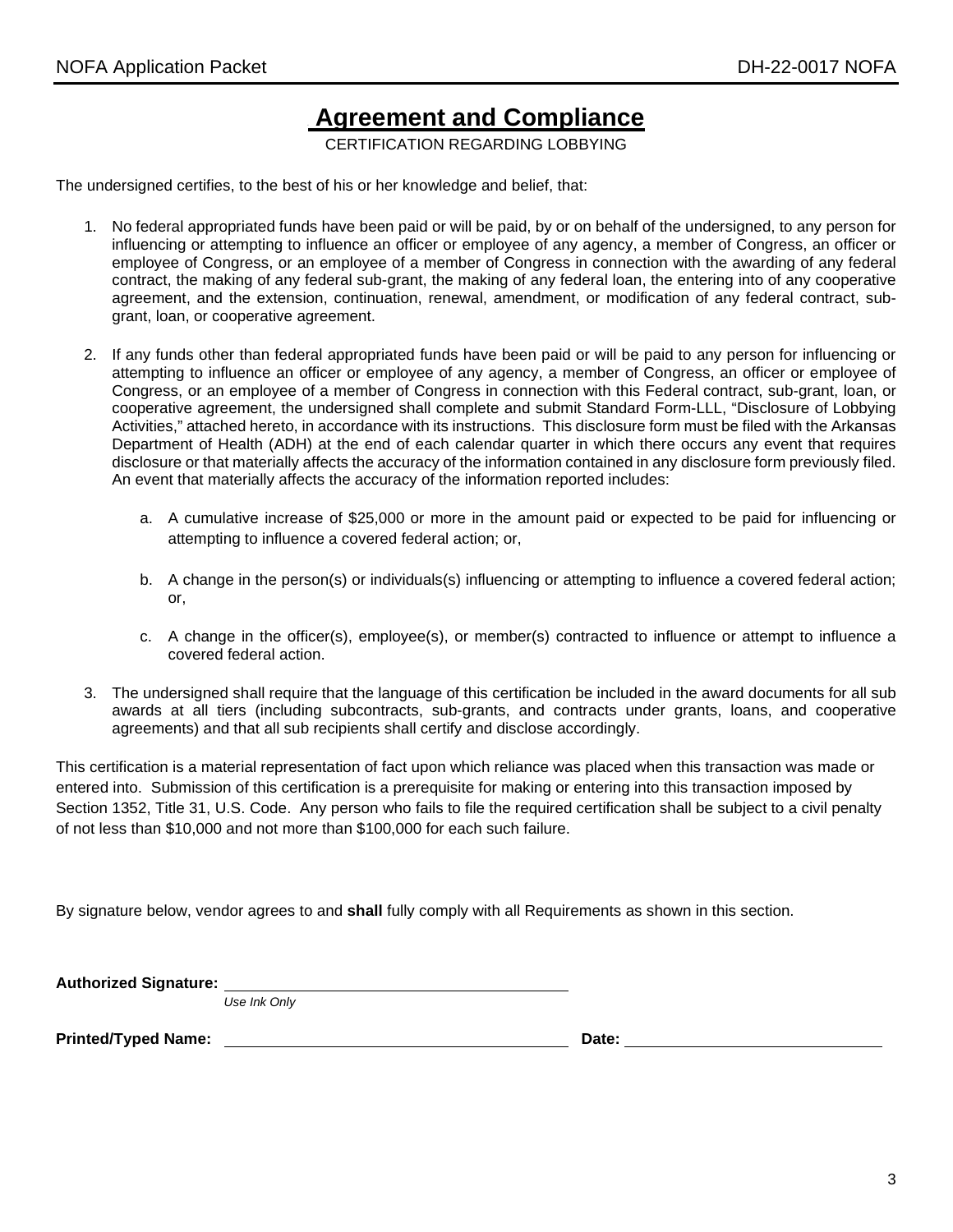#### **INSTRUCTIONS FOR COMPLETION OF SF-LLL, DISCLOSURE OF LOBBYING ACTIVITIES**

This disclosure form shall be completed by the reporting entity, whether subawardee or prime Federal recipient, at the initiation or receipt of a covered Federal action, or a material change to a previous filing, pursuant to title 31 U.S.C. section 1352. The filing of a form is required for each payment or agreement to make payment to any lobbying entity for influencing or attempting to influence an officer or employee of any agency, a Member of Congress, an officer or employee of Congress, or an employee of a Member of Congress in connection with a covered Federal action. Complete all items that apply for both the initial filing and material change report. Refer to the implementing guidance published by the Office of Management and Budget for additional information.

- 1. Identify the type of covered Federal action for which lobbying activity is and/or has been secured to influence the outcome of a covered Federal action.
- 2. Identify the status of the covered Federal action.
- 3. Identify the appropriate classification of this report. If this is a follow-up report caused by a material change to the information previously reported, enter the year and quarter in which the change occurred. Enter the date of the last previously submitted report by this reporting entity for this covered Federal action.
- 4. Enter the full name, address, city, State and zip code of the reporting entity. Include Congressional District, if known. Check the appropriate classification of the reporting entity that designates if it is, or expects to be, a prime or subaward recipient. Identify the tier of the subawardee, e.g., the first subawardee of the prime is the 1st tier. Subawards include but are not limited to subcontracts, subgrants and contract awards under grants.
- 5. If the organization filing the report in item 4 checks "Subawardee," then enter the full name, address, city, State and zip code of the prime Federal recipient. Include Congressional District, if known.
- 6. Enter the name of the federal agency making the award or loan commitment. Include at least one organizational level below agency name, if known. For example, Department of Transportation, United States Coast Guard.
- 7. Enter the Federal program name or description for the covered Federal action (item 1). If known, enter the full Catalog of Federal Domestic Assistance (CFDA) number for grants, cooperative agreements, loans, and loan commitments.
- 8. Enter the most appropriate Federal identifying number available for the Federal action identified in item 1 (e.g., Request for Proposal (RFP) number; Invitations for Bid (IFB) number; grant announcement number; the contract, grant, or loan award number; the application/proposal control number assigned by the Federal agency). Included prefixes, e.g., "RFP-DE-90-001."
- 9. For a covered Federal action where there has been an award or loan commitment by the Federal agency, enter the Federal amount of the award/loan commitment for the prime entity identified in item 4 or 5.
- 10. (a) Enter the full name, address, city, State and zip code of the lobbying registrant under the Lobbying Disclosure Act of 1995 engaged by the reporting entity identified in item 4 to influence the covered Federal action.

(b) Enter the full names of the individual(s) performing services, and include full address if different from 10(a). Enter Last Name, First Name, and Middle Initial (MI).

11. The certifying official shall sign and date the form, print his/her name, title, and telephone number.

According to the Paperwork Reduction Act, as amended, no persons are required to respond to a collection of information unless it displays a valid OMB control Number. The valid OMB control number for this information collection is OMB No. 0348-0046. Public reporting burden for this collection of information is estimated to average 10 minutes per response, including time for reviewing instructions, searching existing data sources, gathering and maintaining the data needed, and completing and reviewing the collection of information. Send comments regarding the burden estimate or any other aspect of this collection of information, including suggestions for reducing this burden, to the Office of Management and Budget, Paperwork Reduction Project (0348-0046), Washington, DC 20503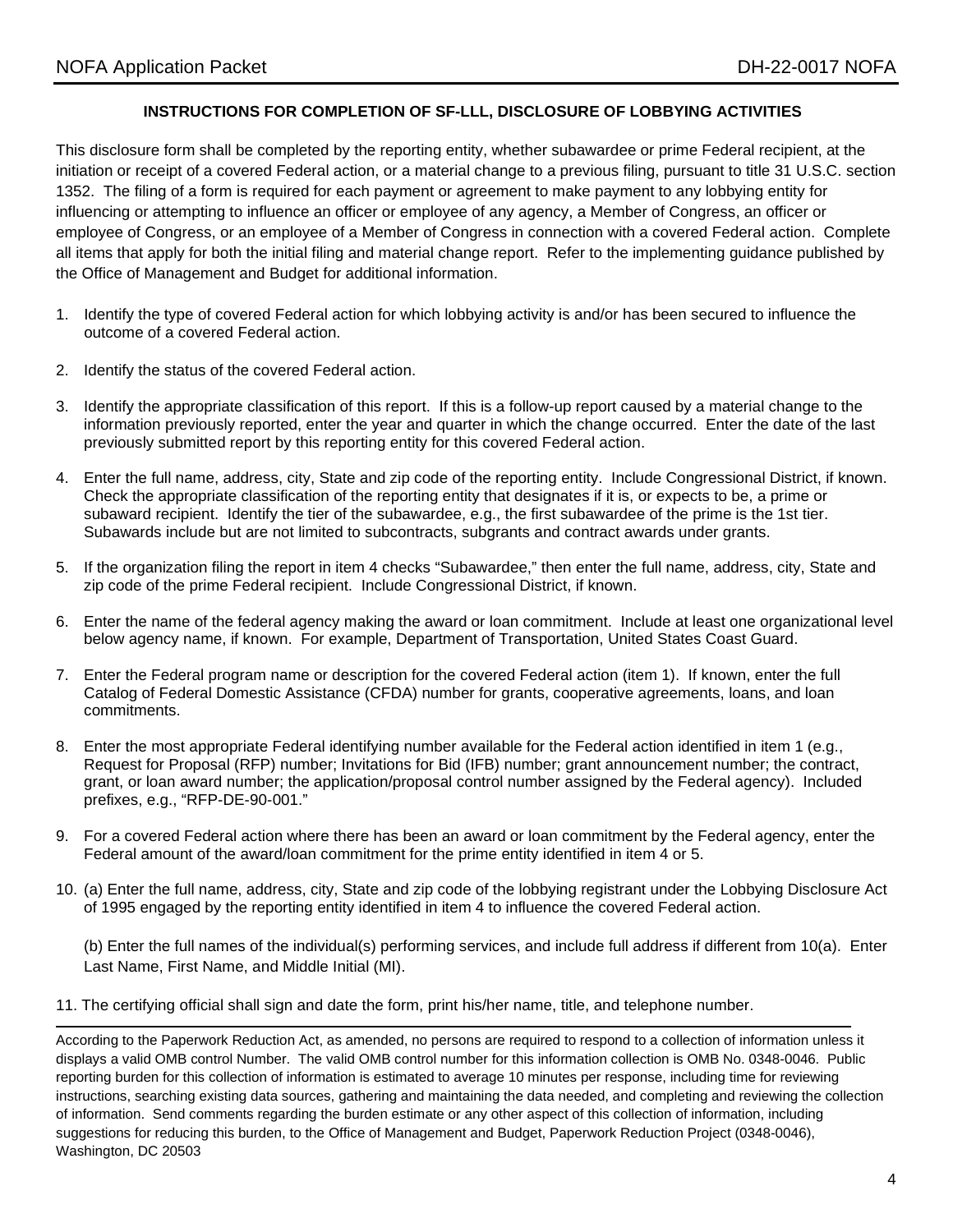Approved by OMB 0348-0046

| <b>Disclosure of Lobbying Activities</b>                                                                                                                                                                                                                                                                                                                                                                                                                                                                                                                                                                                                      |  |                                                                                                                     |                                                                                                                               |  |
|-----------------------------------------------------------------------------------------------------------------------------------------------------------------------------------------------------------------------------------------------------------------------------------------------------------------------------------------------------------------------------------------------------------------------------------------------------------------------------------------------------------------------------------------------------------------------------------------------------------------------------------------------|--|---------------------------------------------------------------------------------------------------------------------|-------------------------------------------------------------------------------------------------------------------------------|--|
| Complete this form to disclose lobbying activities pursuant to 31 U.S.C. 1352<br>(See reverse for public burden disclosure)                                                                                                                                                                                                                                                                                                                                                                                                                                                                                                                   |  |                                                                                                                     |                                                                                                                               |  |
| 1. Type of Federal Action:<br>2. Status of Federal Action:<br>a. contract<br>b. initial award<br>b. grant<br>c. cooperative agreement<br>c. post-award<br>d. loan<br>e. loan guarantee<br>f. loan insurance                                                                                                                                                                                                                                                                                                                                                                                                                                   |  | a. bid/offer/application                                                                                            | 3. Report Type:<br>a initial filing<br>b. material change<br>For material change only:<br>Year quarter<br>Date of last report |  |
| 4. Name and Address of Reporting Entity:<br>Subawardee<br>Prime<br>Tier, if Known:                                                                                                                                                                                                                                                                                                                                                                                                                                                                                                                                                            |  | 5. If Reporting Entity in No. 4 is Subawardee,<br>Enter Name and Address of Prime:                                  |                                                                                                                               |  |
| Congressional District, if known:                                                                                                                                                                                                                                                                                                                                                                                                                                                                                                                                                                                                             |  |                                                                                                                     | Congressional District, if known:                                                                                             |  |
| 6. Federal Department/Agency:<br>8. Federal Action Number, if known:                                                                                                                                                                                                                                                                                                                                                                                                                                                                                                                                                                          |  | 7. Federal Program Name/Description:<br>CFDA Number, if applicable:<br>9. Award Amount, if known:<br>s              |                                                                                                                               |  |
|                                                                                                                                                                                                                                                                                                                                                                                                                                                                                                                                                                                                                                               |  |                                                                                                                     |                                                                                                                               |  |
| 10. a. Name and Address of Lobbying Registrant<br>(if individual, last name, first name, MI):                                                                                                                                                                                                                                                                                                                                                                                                                                                                                                                                                 |  | b. Individuals Performing Services (including address if<br>different from No. 10a)<br>(last name, first name, MI): |                                                                                                                               |  |
| 11. Information requested through this form is authorized by<br>title 31 U.S.C. section 1352. This disclosure of lobbying<br>activities is a material representation of fact upon which<br>reliance was placed by the tier above when this transaction<br>was made or entered into. This disclosure is required<br>pursuant to 31 U.S.C. 1352. This information will be reported<br>to the Congress semi-annually and will be available for public<br>inspection. Any person who fails to file the required<br>disclosure shall be subject to a civil penalty of not less than<br>\$10,000 and not more than \$100,000 for each such failure. |  | Signature:<br>Print Name:<br>Title:<br>Telephone No.: Date:                                                         |                                                                                                                               |  |
| <b>Federal Use Only</b>                                                                                                                                                                                                                                                                                                                                                                                                                                                                                                                                                                                                                       |  | <b>Authorized for Local Reproduction</b><br>Standard Form - LLL (Rev. 7-97)                                         |                                                                                                                               |  |

#### $\mathbf{r}$  and  $\mathbf{r}$ mar in **Carl Street**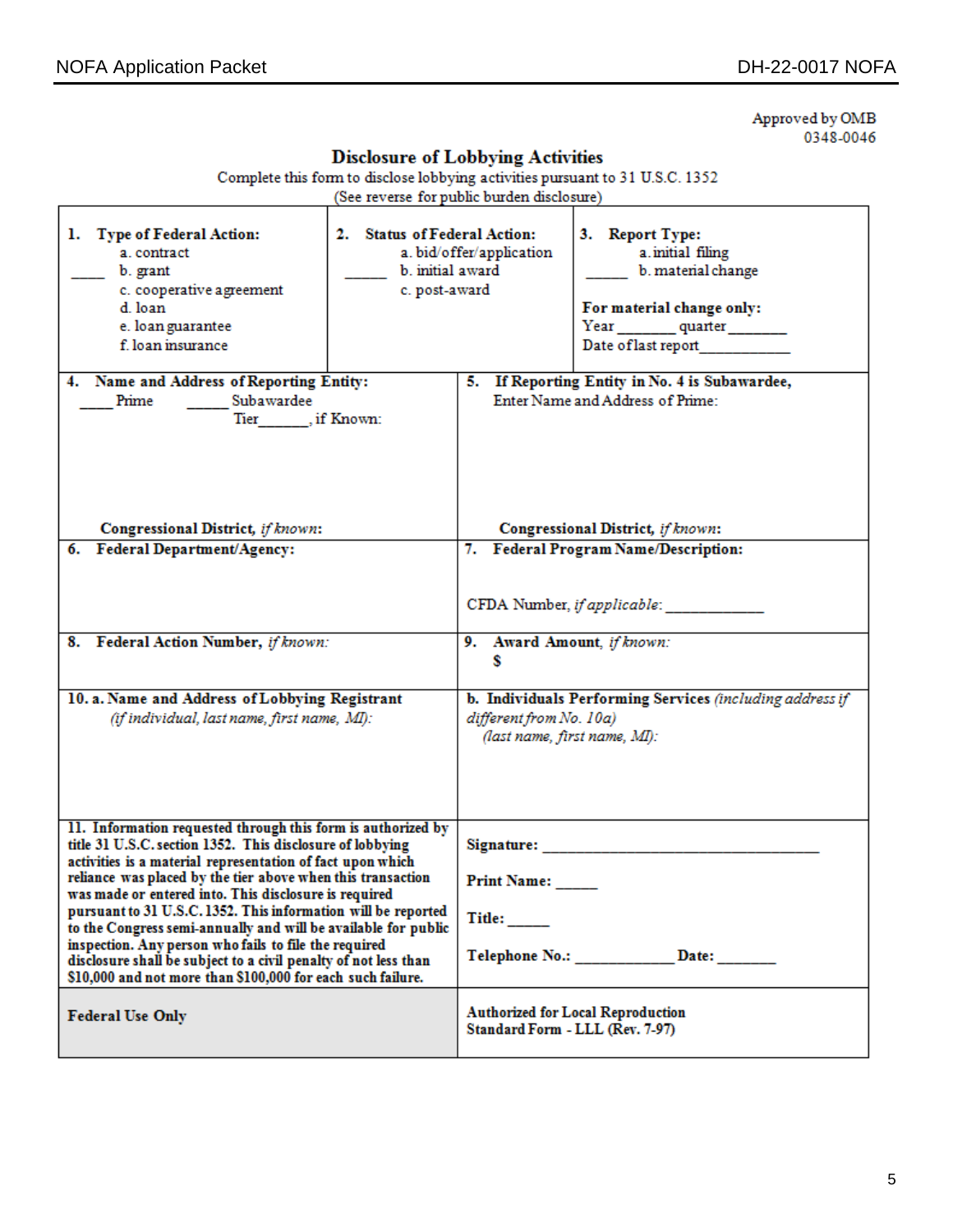## **PROPOSED SUBCONTRACTORS FORM**

• *Do not include additional information relating to subcontractors on this form or as an attachment to this form.* 

#### **PROSPECTIVE CONTRACTOR PROPOSES TO USE THE FOLLOWING SUBCONTRACTOR(S) TO PROVIDE SERVICES**.

**Subcontractor's Company Name**  $\vert$  **Street Address**  $\vert$  **City, State, ZIP** 

*Type or Print the following information*

☐ **PROSPECTIVE CONTRACTOR DOES NOT PROPOSE TO USE SUBCONTRACTORS TO PERFORM SERVICES.**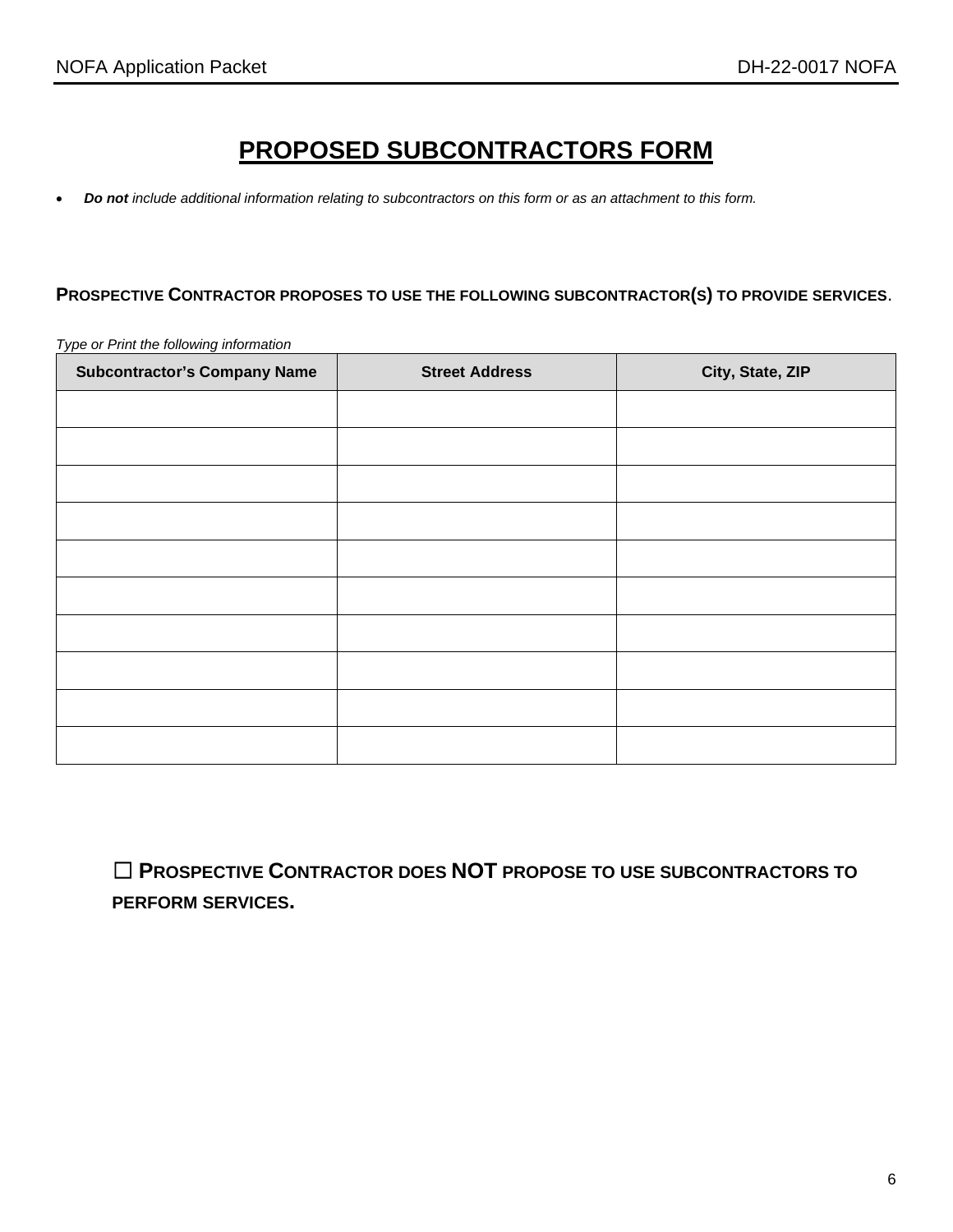### **RESTRICTION OF BOYCOTT OF ISRAEL CERTIFICATION**

Pursuant to Arkansas Code Annotated § 25-1-503, a public entity **shall not** enter into a contract valued at \$1,000 or greater with a company unless the contract includes a written certification that the person or company is not currently engaged in, and agrees for the duration of the contract not to engage in, a boycott of Israel.

By signing below, the Contractor agrees and certifies that they do not currently boycott Israel and will not boycott Israel during any time in which they are entering into, or while in contract, with any public entity as defined in § 25-1- 503\* If at any time after signing this certification the contractor decides to engage in a boycott of Israel, the contractor must notify the contracting public entity in writing.

If a company does boycott Israel, see Arkansas Code Annotated § 25-1-503.

| Name of public entity      | Arkansas Department of Health |
|----------------------------|-------------------------------|
| <b>AASIS Vendor Number</b> |                               |
| Contractor/Vendor name     |                               |

Contractor Signature: Date: Date: Date: Date:

Signature must be hand written, in ink

"Public Entity" means the State of Arkansas, or a political subdivision of the state, including all boards, commissions, agencies, institutions, authorities, and bodies politic and corporate of the state, created by or in accordance with state law or regulations, and does include colleges, universities, a statewide public employee retirement system, and institutions in Arkansas as well as units of local and municipal government.

08102018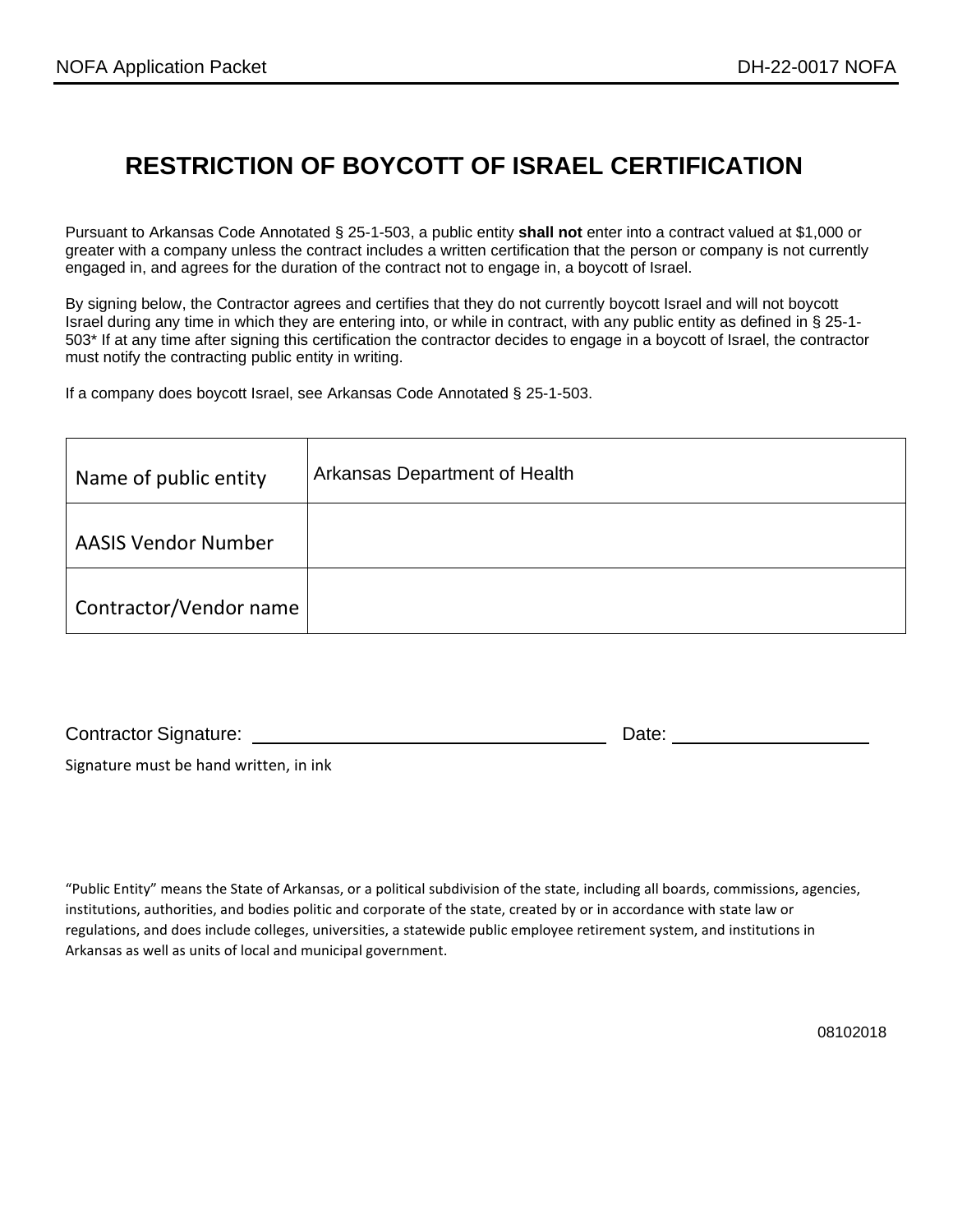#### **APPENDIX A**

#### **Arkansas Department of Health ##-##-#### Arkansas Clinical Transformation (ACT) Program Notice of Funds Availability 2021-2023: Application Page**

| Phone: 2008 - 2008 - 2010 - 2010 - 2010 - 2010 - 2010 - 2010 - 2010 - 2010 - 2010 - 2010 - 2010 - 2010 - 2010                                                                                                                                                                                                                                                                                                                                                  | For Internal Use by ACT Staff Only<br>Application No.<br>Funding Year(s): |  |  |  |
|----------------------------------------------------------------------------------------------------------------------------------------------------------------------------------------------------------------------------------------------------------------------------------------------------------------------------------------------------------------------------------------------------------------------------------------------------------------|---------------------------------------------------------------------------|--|--|--|
|                                                                                                                                                                                                                                                                                                                                                                                                                                                                |                                                                           |  |  |  |
| 3. Type of Applicant (Select One):<br><b>Private Practice</b><br><b>Hospital-Based Clinic</b><br>$\bullet$<br>Federally Qualified Health Center/Community Health Center<br>$\bullet$<br>Arkansas Area Health Education Center                                                                                                                                                                                                                                  |                                                                           |  |  |  |
| Budget Amount Requested: FY23 \$                                                                                                                                                                                                                                                                                                                                                                                                                               |                                                                           |  |  |  |
| 5. Certification of the Authorized Official<br>To the best of my knowledge and belief, all information contained in this application is true and<br>correct, and the governing body has authorized submission. I understand that if the application is<br>found to contain significant misinformation or deviates significantly from the ACT application process,<br>this application will be automatically eliminated from further consideration for funding. |                                                                           |  |  |  |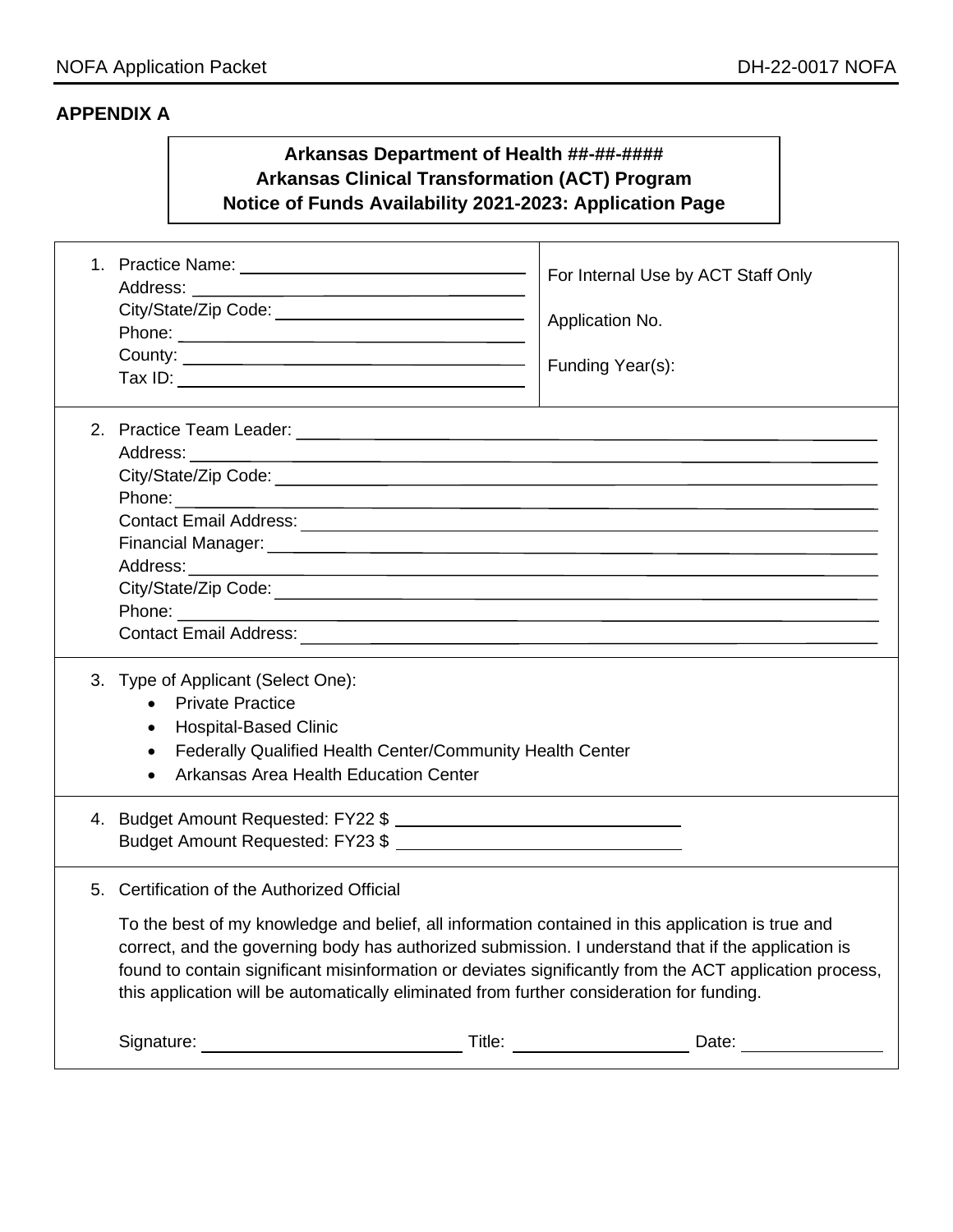#### **APPENDIX B**

### **CLINIC ASSESSMENT**

#### **A. Organizational Capacity**

- 1. Is your clinic based in Arkansas? **Yes No**
- 2. Does your clinic have other organizational affiliations? **Yes No**

#### **If Yes, name the organization(s).**

- 3. If awarded funding, will your clinic team show accountability by regularly attending ACT Learning Sessions, implement necessary quality improvement (QI) strategies, ensure performance measurement and monitoring, and report relevant de-identified data to ADH? **Yes No**
- 4. If awarded funding, will your clinic team responsibly use funds as indicated and show evidence of accountability to the ADH for the funding as stipulated in this NOFA? **Yes No**
- 5. What is the current number of adult patients (18+ years) in your provider patient panel(s)?

#### **B. Methodology**

- 1. How does your clinic ensure best practices for the delivery of chronic disease patient care?
- 2. a) Name the electronic health record (EHR) system used at your clinic.

b) Does your clinic have the capability to collect and report EHR data for the ACT program? **Yes No**

3. How will your clinic team ensure ACT program deliverables for Learning Session attendance, implementation of QI strategies, performance measurement, and reporting of relevant de-identified data for the ACT program?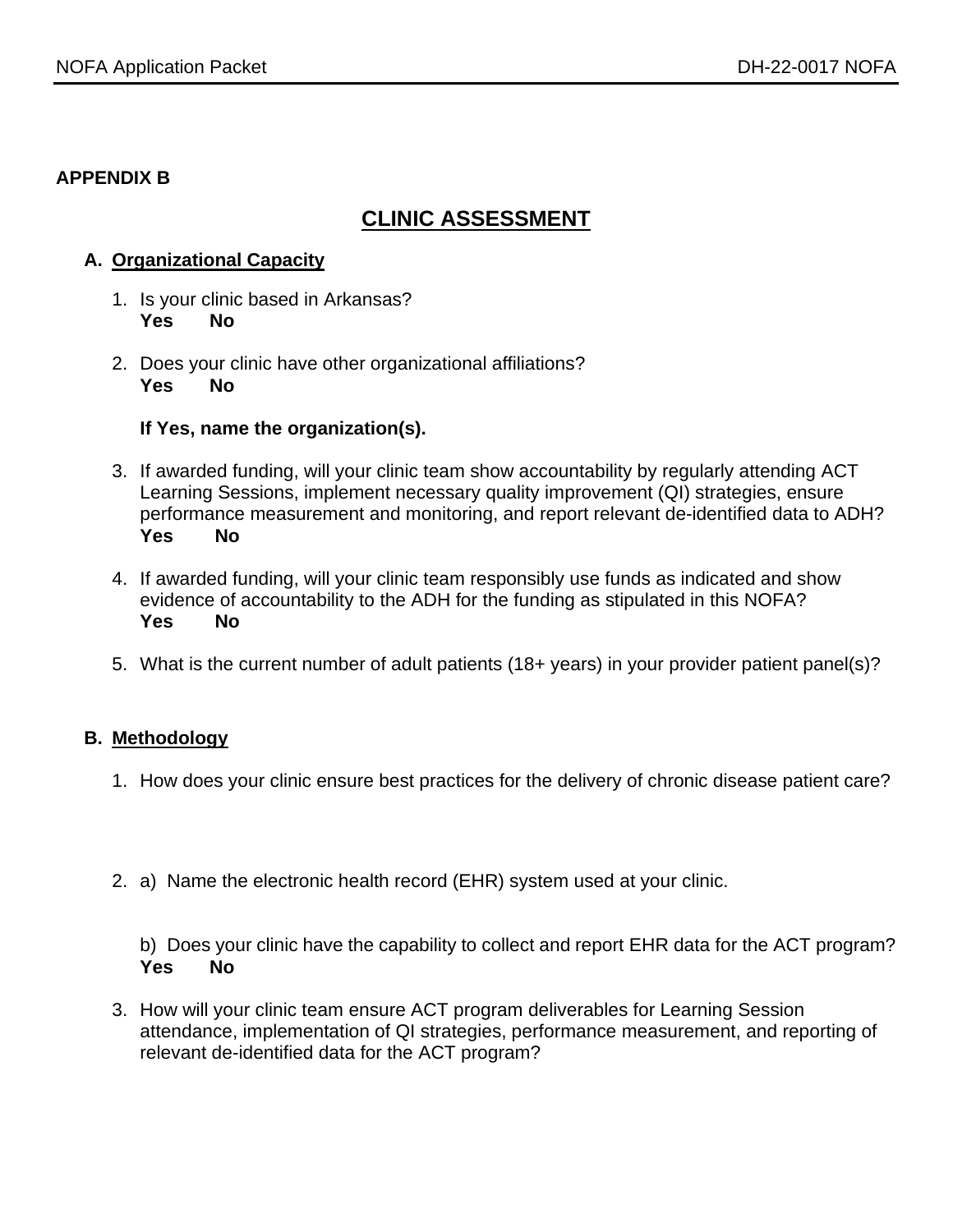- 4. What mechanisms will be used to ensure accountability to ADH for ACT program funding?
- 5. Will your clinic ensure team participation and commitment for both the Intensive and Enhanced phases of the ACT program? **Yes No**

#### **C. Data and Performance**

Please enter de-identified and aggregated numerators, denominators, and percentages for the following core clinical measures from your EHR for the total number of adult patients seen by your clinic's provider(s) from January 1, 2020-December 31, 2020.

| <b>Measure Name (ID)</b>                                                                                                                     | <b>Numerator</b> | <b>Denominator</b> | Percentage |
|----------------------------------------------------------------------------------------------------------------------------------------------|------------------|--------------------|------------|
| <b>Hypertension: Controlling High Blood Pressure</b><br>$BP < 140/90$ mmHg<br>(NQF: 0018, Quality ID: 236)                                   |                  |                    |            |
| Hypercholesterolemia: Statin Therapy for the<br>Prevention and Treatment of Cardiovascular<br><b>Disease</b><br>(NQF: 0018, Quality ID: 438) |                  |                    |            |
| Diabetes Mellitus: Hemoglobin A1c Poor Control<br>(NQF: 0059, Quality ID: 1)                                                                 |                  |                    |            |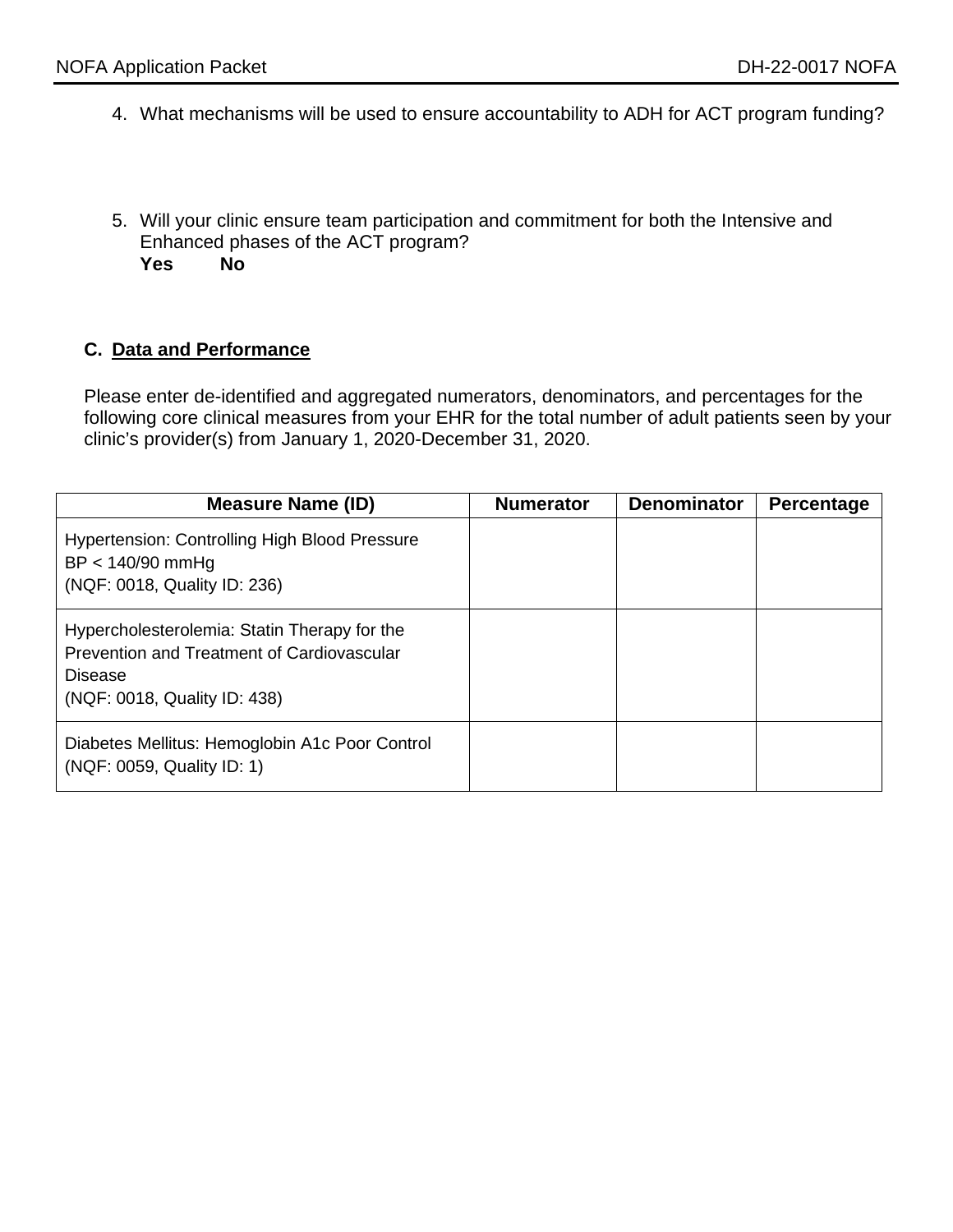#### **APPENDIX C**

### **Sample Budget**

| <b>Activity and Completion Criteria</b>                                                                                                                                                                                                                                                                                                                                                                                                                                                                                                                                                                                                                                                                                                                                                                                                                                                                                                                                   | <b>Required Activities</b>                                                                                                                                                                                                                                                                                                                                                                                                                                                                                                                                              | <b>Amount Requested</b>                                                                                                                                                                                                                                                                                         |
|---------------------------------------------------------------------------------------------------------------------------------------------------------------------------------------------------------------------------------------------------------------------------------------------------------------------------------------------------------------------------------------------------------------------------------------------------------------------------------------------------------------------------------------------------------------------------------------------------------------------------------------------------------------------------------------------------------------------------------------------------------------------------------------------------------------------------------------------------------------------------------------------------------------------------------------------------------------------------|-------------------------------------------------------------------------------------------------------------------------------------------------------------------------------------------------------------------------------------------------------------------------------------------------------------------------------------------------------------------------------------------------------------------------------------------------------------------------------------------------------------------------------------------------------------------------|-----------------------------------------------------------------------------------------------------------------------------------------------------------------------------------------------------------------------------------------------------------------------------------------------------------------|
| Identify clinic population of focus for quality improvement (QI)<br>strategies, collect appropriate measures to establish baseline data<br>and monthly data submissions. (Additional information will be<br>provided in the ACT Program Guide prior to Learning Session 1.)<br><b>Measures of Completion:</b><br>Patient registries in place<br>Baseline measures by Learning Session 1 and improvements in<br>monthly trends<br>• Monthly narratives reflective of clinic changes<br>Itemized Estimated Reimbursement for Activity Completion:<br>Total reimbursable hours = 80 hours<br>• Develop EMR patient registries for hypertension and diabetes<br>through EHR queries $(15%) = 12$ hours<br>• EHR adaptation for CPOE, alerts, structured and additional fields,<br>use of interfaces, etc. $(10%) = 8$ hours<br>Staff QI training time $(30\%) = 24$ hours<br>Clinical QI through clinic workflows and policies, PDSAs,<br>checklists, etc. $(15%) = 12$ hours | • Develop EMR patient registries<br>for hypertension and diabetes<br>through EMR queries<br>• EMR adaptation for CPOE, alerts,<br>structured and additional fields,<br>use of interfaces etc.<br>Staff QI training time<br>Clinical QI through clinic<br>workflows and policies, PDSAs,<br>checklists etc.<br>Monthly data review, collection in<br>provided tool and reporting to<br>show improved performance for<br>CVD, diabetes, and preventive<br>screening measures<br>Monthly narrative reporting to<br>show changes in strategies for<br>clinic transformation | Data Entry and Abstraction and<br>Narrative reporting = Clinic/IT Staff<br>$$35.00/h$ our x 80 total hours =<br>\$2,800.00<br>Total = $$2,800.00$                                                                                                                                                               |
| Electronic Health Records (EHR) Modifications                                                                                                                                                                                                                                                                                                                                                                                                                                                                                                                                                                                                                                                                                                                                                                                                                                                                                                                             |                                                                                                                                                                                                                                                                                                                                                                                                                                                                                                                                                                         | Total = $$3,000.00$                                                                                                                                                                                                                                                                                             |
| To add dashboard electronic quality measures to meet ACT<br>performance measures and data reporting requirements                                                                                                                                                                                                                                                                                                                                                                                                                                                                                                                                                                                                                                                                                                                                                                                                                                                          |                                                                                                                                                                                                                                                                                                                                                                                                                                                                                                                                                                         |                                                                                                                                                                                                                                                                                                                 |
| Attendance and participation in all Learning Sessions<br><b>Measure of Completion:</b><br>Three or more members on-site during each Learning Session                                                                                                                                                                                                                                                                                                                                                                                                                                                                                                                                                                                                                                                                                                                                                                                                                      | • Mileage (\$0.42 per mile)<br>• Lodging (\$108.00 per night)<br>Meals (only those not provided;<br>current per diem rates are \$13.00<br>breakfast, \$14.00 lunch, \$23.00<br>dinner)                                                                                                                                                                                                                                                                                                                                                                                  | 400 miles x $$0.42$ /mile = \$168.00 x 4<br>employees = $$672.00 \times 5$ trips =<br>3,360.00<br>Hotel = $$108.00 \times 5$ nights =<br>$$540.00 \times 4$ employees = \$2,160.00<br>Meals = $$23.00$ dinner x 2 meals<br>per trip $x 5$ trips = \$230.00 $x 4$<br>$employes = $920.00$<br>Total = $$6,440.00$ |
| Staff replacement time while teams are attending Learning<br>Sessions, team calls and webinars                                                                                                                                                                                                                                                                                                                                                                                                                                                                                                                                                                                                                                                                                                                                                                                                                                                                            | Staff replacement time<br>• Extra shifts                                                                                                                                                                                                                                                                                                                                                                                                                                                                                                                                | Employee 1: Office Manager =<br>$$35.00/h$ our x 45 hours = \$1,575.00                                                                                                                                                                                                                                          |
| <b>Measures of Completion:</b><br>• Report of staff replacement hours<br>• Webinar participation and attendance<br>• Copy contract/invoice with fees paid to replace staff<br><b>Itemized Estimated Reimbursement for Activity Completion</b><br>Staff reimbursement =<br>• 5 Learning Sessions @ 8 hours each = 40 hours<br>• 5 Webinars/Conference Calls @ 1 hour each = 5 hours                                                                                                                                                                                                                                                                                                                                                                                                                                                                                                                                                                                        | <b>Note:</b> Lost productivity is not<br>reimbursable through this<br>program.                                                                                                                                                                                                                                                                                                                                                                                                                                                                                          | Employee 2: LPN = $$30.00/h$ our x 45<br>hours = $$1,350.00$<br>Employee 3: Team Leader =<br>$$45.00/h$ our x 45 hours = \$2,025.00<br>Total = $$4,950.00$                                                                                                                                                      |
| <b>Total Amount Requested</b>                                                                                                                                                                                                                                                                                                                                                                                                                                                                                                                                                                                                                                                                                                                                                                                                                                                                                                                                             |                                                                                                                                                                                                                                                                                                                                                                                                                                                                                                                                                                         | \$17,190.00                                                                                                                                                                                                                                                                                                     |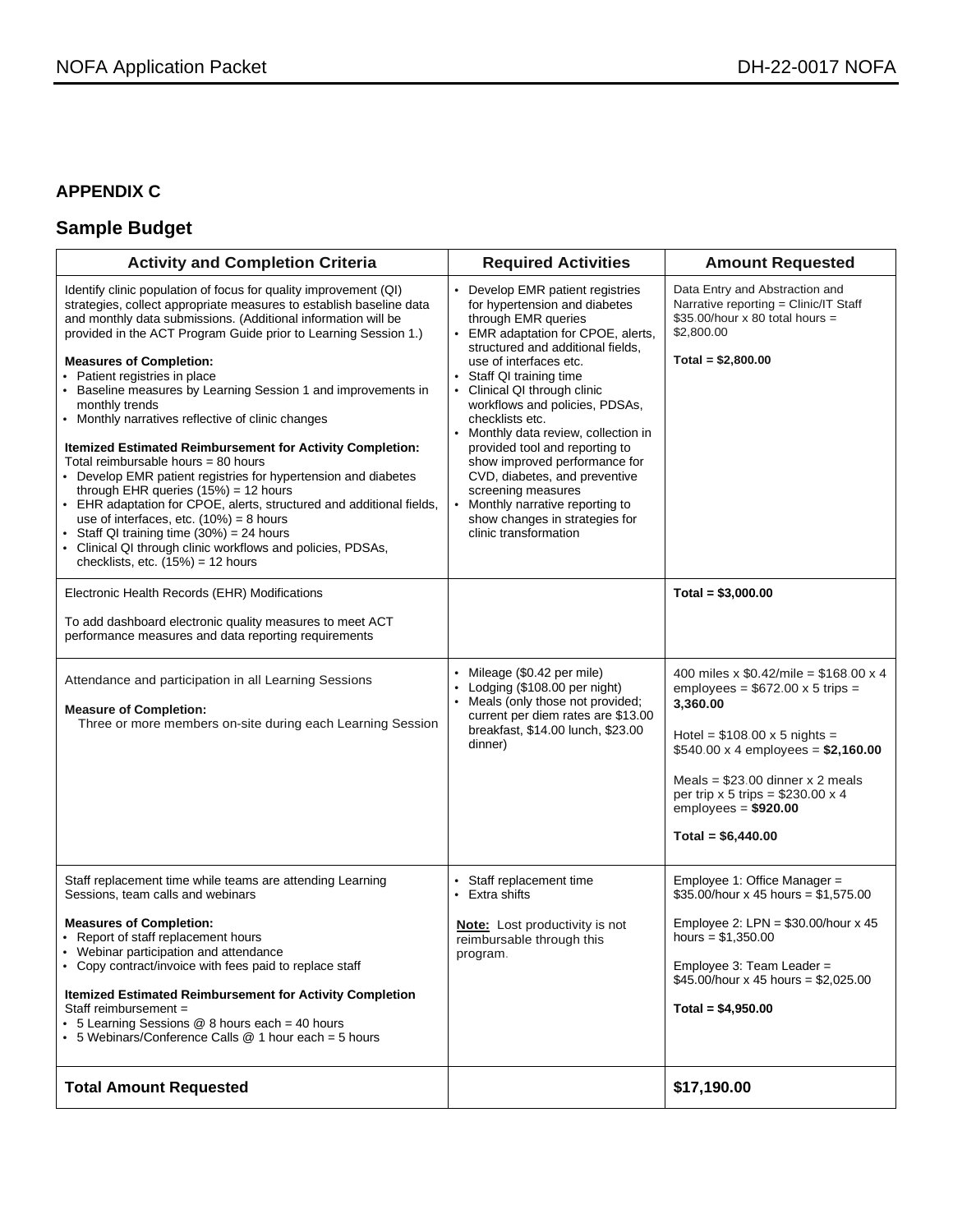#### **APPENDIX D**

### **Physician Office Assessment of Readiness to Change Clinic Practices**

| <b>Current Clinic Practices</b>                                                                                                                                                 | <b>Yes</b> | <b>No</b> | <b>Comment</b> |
|---------------------------------------------------------------------------------------------------------------------------------------------------------------------------------|------------|-----------|----------------|
| 1. Does your practice have one or more<br>committed physicians who would like to<br>change practice processes for improvement?                                                  |            |           |                |
| 2. Does each provider in your practice have?<br>a) An assigned panel of patients?<br>b) A shared panel of patients?                                                             |            |           |                |
| 3. Does your practice have an EMR/EHR that<br>supports disease registries for hyper-<br>tension, cardiovascular disease, diabetes,<br>and chronic disease preventive screening? |            |           |                |
| 4. Does your practice report population data for<br>DM/CVD/Adult Prevention?                                                                                                    |            |           |                |
| 5. Does your practice have at least one medical<br>assistant for every two providers? If No, what<br>is your current ratio of medical assistants to<br>providers?               |            |           |                |
| 6. Does your practice determine the risk status<br>of every patient?                                                                                                            |            |           |                |
| 7. Does your clinic team assure timely<br>follow-up of high-risk patients?                                                                                                      |            |           |                |
| 8. Does your practice integrate Quality<br>Improvement into the practice including data<br>review and use of improvement strategies?                                            |            |           |                |
| 9. Does your practice support patients in<br>lifestyle improvement using behavioral<br>strategies such as patient goal setting?                                                 |            |           |                |
| 10. Does your clinic team reference and use<br>chronic disease and prevention guidelines/<br>recommendations for patient care at every<br>visit?                                |            |           |                |
| 11. Does your practice have a managed care<br>contract in place for data improvement? If<br>No, how do you work to improve clinic data?                                         |            |           |                |

**Physician Office Assessment of Readiness to Change Clinic Processes (Continued)**